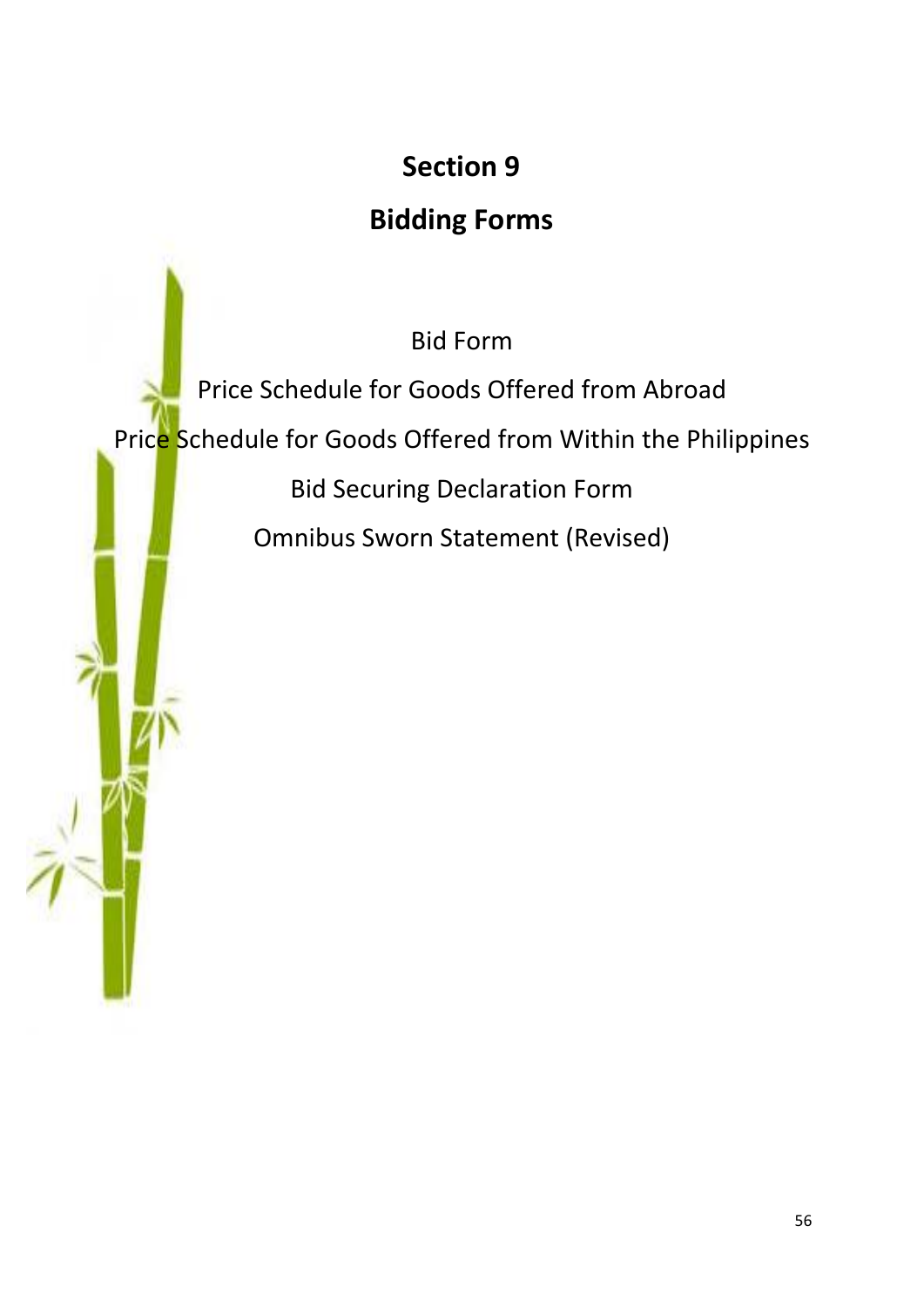#### **BID FORM**

Date: \_\_\_\_\_\_\_\_\_\_\_\_\_\_\_\_\_

Project Identification No.:

To: [name and address of Procuring Entity]

Having examined the Philippine Bidding Documents (PBDs) including the Supplemental or Bid Bulletin Numbers [insert numbers], the receipt of which is hereby duly acknowledged, we, the undersigned, offer to [supply/deliver/perform] [description of the Goods] in conformity with the said PBDs for the sum of [total Bid amount in words and figures] or the total calculated bid price, as evaluated and corrected for computational errors, and other bid modifications in accordance with the Price Schedules attached herewith and made part of this Bid. The total bid price includes the cost of all taxes, such as, but not limited to: [specify the applicable taxes, e.g. (i) value added tax (VAT), (ii) income tax, (iii) local taxes, and (iv) other fiscal levies and duties], which are itemized herein or in the Price Schedules,

If our Bid is accepted, we undertake:

a. to deliver the goods in accordance with the delivery schedule specified in the Schedule of Requirements of the Philippine Bidding Documents (PBDs);

b. to provide a performance security in the form, amounts, and within the times prescribed in the PBDs;

c. to abide by the Bid Validity Period specified in the PBDs and it shall remain binding upon us at any time before the expiration of that period.

[Insert this paragraph if Foreign-Assisted Project with the Development Partner: Commissions or gratuities, if any, paid or to be paid by us to agents relating to this Bid, and to contract execution if we are awarded the contract, are listed below:

Name and address Amount and Purpose of

\_\_\_\_\_\_\_\_\_\_\_\_\_\_\_\_\_\_\_\_\_\_\_\_\_\_\_\_\_\_\_\_\_\_\_\_\_\_\_\_\_\_\_\_\_\_\_\_ \_\_\_\_\_\_\_\_\_\_\_\_\_\_\_\_\_\_\_\_\_\_\_\_\_\_\_\_\_\_\_\_\_\_\_\_\_\_\_\_\_\_\_\_\_\_\_\_ \_\_\_\_\_\_\_\_\_\_\_\_\_\_\_\_\_\_\_\_\_\_\_\_\_\_\_\_\_\_\_\_\_\_\_\_\_\_\_\_\_\_\_\_\_\_\_\_

agent Currency Commission or gratuity

(if none, state "None")]

Until a formal Contract is prepared and executed, this Bid, together with your written acceptance thereof and your Notice of Award, shall be binding upon us.

We understand that you are not bound to accept the Lowest Calculated Bid or any Bid you may receive.

We certify/confirm that we comply with the eligibility requirements pursuant to the PBDs. The undersigned is authorized to submit the bid on behalf of [name of the bidder] as evidenced by the attached [state the written authority].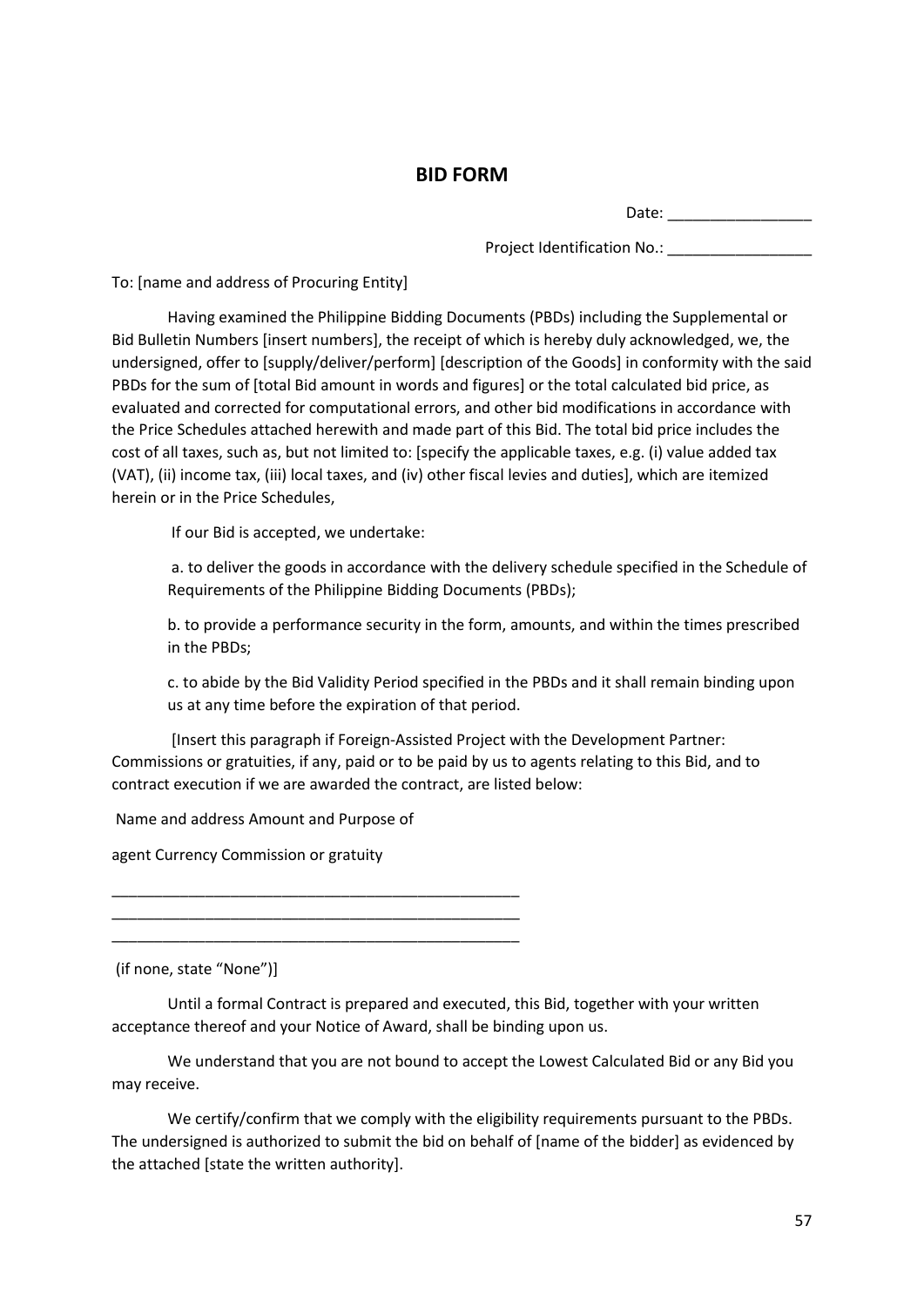We acknowledge that failure to sign each and every page of this Bid Form, including the attached Schedule of Prices, shall be a ground for the rejection of our bid.

| Duly authorized to sign the Bid for and behalf of: Demonstrational control of the state of the state of the state of the state of the state of the state of the state of the state of the state of the state of the state of t |  |
|--------------------------------------------------------------------------------------------------------------------------------------------------------------------------------------------------------------------------------|--|
| Date:                                                                                                                                                                                                                          |  |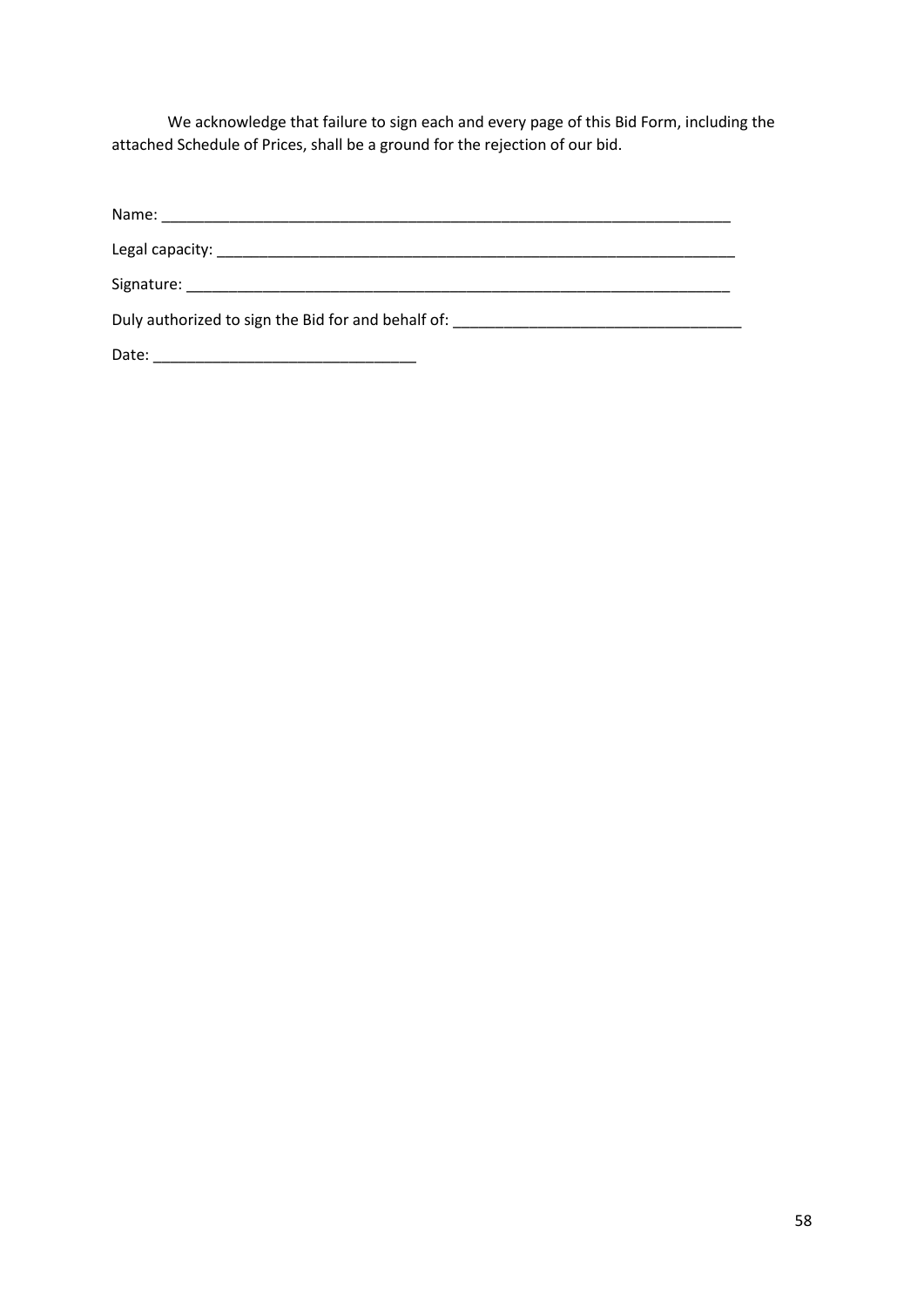## **For Goods Offered from Abroad**

Name of Bidder Project ID No. Page of ...

1 2 3 4 5 6 7 8 9 Item Description Country of origin Quantity Unit price CIF port of entry (specify port) or CIP named place (specify border point or place of destination) Total CIF or CIP price per item (col. 4 x 5) Unit Price Delivered Duty Unpaid (DDU) Unit price Delivered Duty Paid (DDP) Total Price delivered DDP (col 4 x 8)

Name: \_\_\_\_\_\_\_\_\_\_\_\_\_\_\_\_\_\_\_\_\_\_\_\_\_\_\_\_\_\_\_\_\_\_\_\_\_\_\_\_\_\_\_\_\_\_\_\_\_\_\_\_\_\_\_\_\_\_\_\_\_\_\_\_\_\_\_\_\_\_\_\_\_\_\_\_ Legal Capacity: \_\_\_\_\_\_\_\_\_\_\_\_\_\_\_\_\_\_\_\_\_\_\_\_\_\_\_\_\_\_\_\_\_\_\_\_\_\_\_\_\_\_\_\_\_\_\_\_\_\_\_\_\_\_\_\_\_\_\_\_\_\_\_\_\_\_\_\_\_ Signature: \_\_\_\_\_\_\_\_\_\_\_\_\_\_\_\_\_\_\_\_\_\_\_\_\_\_\_\_\_\_\_\_\_\_\_\_\_\_\_\_\_\_\_\_\_\_\_\_\_\_\_\_\_\_\_\_\_\_\_\_\_\_\_\_\_\_\_\_\_\_\_\_\_ Duly authorized to sign the Bid for and behalf of: \_\_\_\_\_\_\_\_\_\_\_\_\_\_\_\_\_\_\_\_\_\_\_\_\_\_\_\_\_\_\_\_\_\_\_\_\_\_\_\_\_\_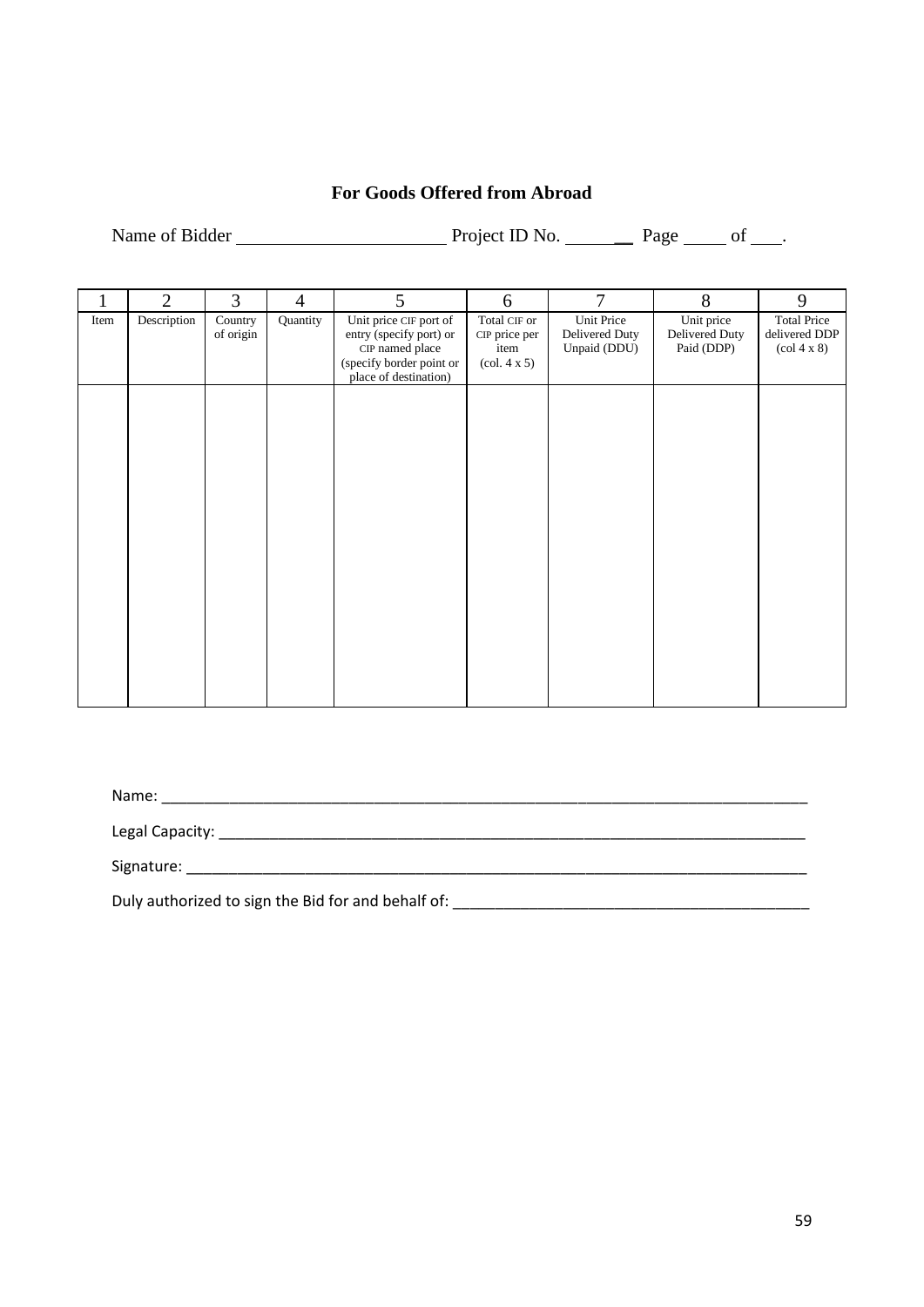## **For Goods Offered from Within the Philippines**

Name of Bidder Project ID No. Page \_\_ of \_\_.

|      | 2           | 3                    | 4        | 5                          | 6                                                                                  | 7                                                                             | 8                                                                | 9                                                             | 10                                                                                                                  |
|------|-------------|----------------------|----------|----------------------------|------------------------------------------------------------------------------------|-------------------------------------------------------------------------------|------------------------------------------------------------------|---------------------------------------------------------------|---------------------------------------------------------------------------------------------------------------------|
| Item | Description | Country<br>of origin | Quantity | Unit price<br>EXW per item | Transportation<br>and all other<br>costs<br>incidental to<br>delivery, per<br>item | Sales and<br>other taxes<br>payable if<br>Contract is<br>awarded, per<br>item | Cost of<br>Incidental<br>Services, if<br>applicable, per<br>item | Total Price, per<br>unit<br>$\left(\frac{15+6+7+8}{2}\right)$ | <b>Total Price</b><br>delivered Final<br>Destination<br>$\left(\text{col } 9\right)$ x $\left(\text{col } 4\right)$ |
|      |             |                      |          |                            |                                                                                    |                                                                               |                                                                  |                                                               |                                                                                                                     |
|      |             |                      |          |                            |                                                                                    |                                                                               |                                                                  |                                                               |                                                                                                                     |

Name: \_\_\_\_\_\_\_\_\_\_\_\_\_\_\_\_\_\_\_\_\_\_\_\_\_\_\_\_\_\_\_\_\_\_\_\_\_\_\_\_\_\_\_\_\_\_\_\_\_\_\_\_\_\_\_\_\_\_\_\_\_\_\_\_\_\_\_\_\_\_\_\_\_\_\_\_

Legal Capacity: \_\_\_\_\_\_\_\_\_\_\_\_\_\_\_\_\_\_\_\_\_\_\_\_\_\_\_\_\_\_\_\_\_\_\_\_\_\_\_\_\_\_\_\_\_\_\_\_\_\_\_\_\_\_\_\_\_\_\_\_\_\_\_\_\_\_\_\_\_

Signature: \_\_\_\_\_\_\_\_\_\_\_\_\_\_\_\_\_\_\_\_\_\_\_\_\_\_\_\_\_\_\_\_\_\_\_\_\_\_\_\_\_\_\_\_\_\_\_\_\_\_\_\_\_\_\_\_\_\_\_\_\_\_\_\_\_\_\_\_\_\_\_\_\_

Duly authorized to sign the Bid for and behalf of: \_\_\_\_\_\_\_\_\_\_\_\_\_\_\_\_\_\_\_\_\_\_\_\_\_\_\_\_\_\_\_\_\_\_\_\_\_\_\_\_\_\_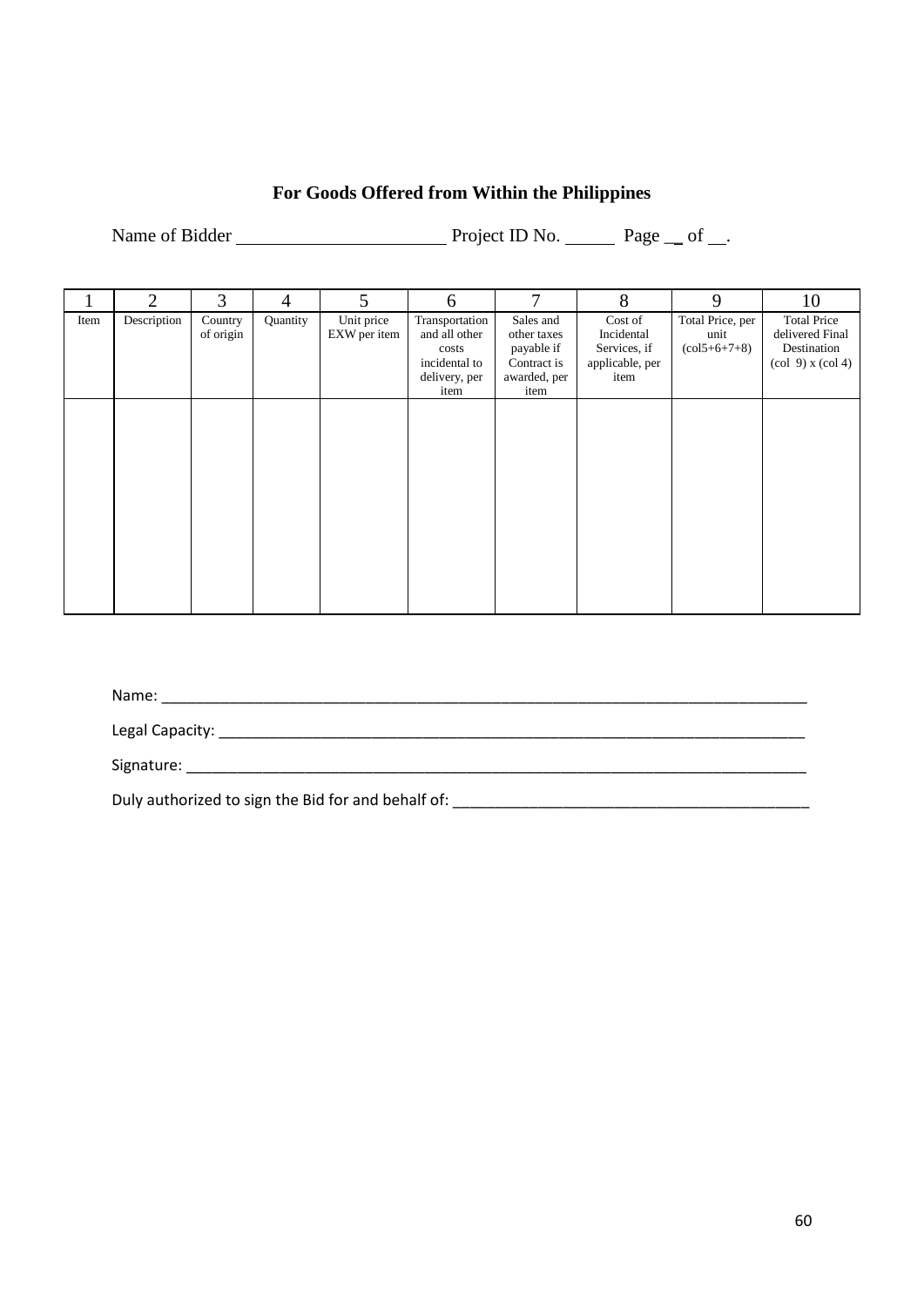## REPUBLIC OF THE PHILIPPINES)

CITY OF \_\_\_\_\_\_\_\_\_\_\_\_\_\_\_\_\_\_\_\_\_\_\_\_) S.S.

#### **BID SECURING DECLARATION**

Project Identification No.: [Insert Number]

To: [Insert name and address of the Procuring Entity]

I/We, the undersigned, declare that:

- 1. I/We understand that, according to your conditions, bids must be supported by a Bid Security, which may be in the form of a Bid Securing Declaration.
- 2. I/We accept that: (a) I/we will be automatically disqualified from bidding for any procurement contract with any procuring entity for a period of two (2) years upon receipt of your Blacklisting Order; and, (b) I/we will pay the applicable fine provided under Section 6 of the Guidelines on the Use of Bid Securing Declaration, within fifteen (15) days from receipt of the written demand by the procuring entity for the commission of acts resulting to the enforcement of the bid securing declaration under Section 23.1(b), 34.2, 40.1 and 69.1, except 69.1(f), of the IRR of RA No. 9184; without prejudice to other legal action the government may undertake.
- 3. I/We understand that this Bid Securing Declaration shall cease to be valid on the following circumstances:
	- a. Upon expiration of the bid validity period, or any extension thereof pursuant to your request;
	- b. I am/we are declared ineligible or post-disqualified upon receipt of your notice to such effect, and (i) I/we failed to timely file a request for reconsideration or (ii) I/we filed a waiver to avail the said right; and
	- c. I am/we are declared the bidder with the Lowest Calculated Responsive Bid, and I/we have furnished the performances security and signed the Contract.

IN WITNESS WHEREOF, I/We have hereunto set my/our hand/s this day of [month] [year] at [place of execution].

[insert NAME OF BIDDER OR ITS

 REPRESETATIVE] [Insert signatory's legal capacity] Affiant

[Jurat]

[Format shall be based on the latest Rules on Notarial Practice]

AUTHORIZED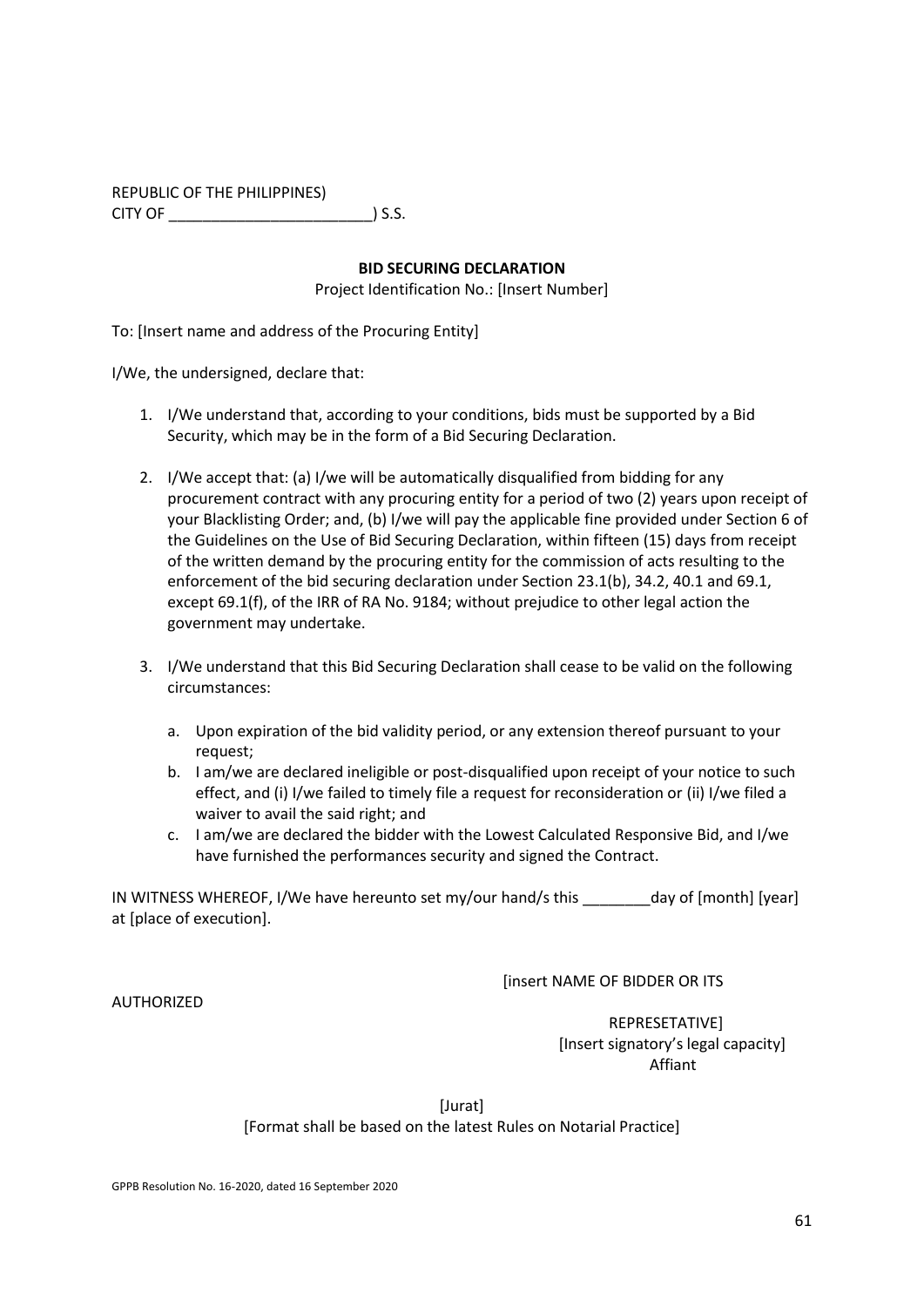THIS AGREEMENT made the day of  $20$  between *[name of PROCURING ENTITYI* of the Philippines (hereinafter called "the Entity") of the one part and *[name of Supplier]* of *[city and country of Supplier]* (hereinafter called "the Supplier") of the other part:

WHEREAS the Entity invited Bids for certain goods and ancillary services, particularly., *[brief description of goods and services]* and has accepted a Bid by the Supplier for the supply of those goods and services in the sum of *[contract price in words and figures in specified currency]* (hereinafter called "the Contract Price").

## NOW THIS AGREEMENT WITNESSETH AS FOLLOWS:

1. In this Agreement words and expressions shall have the same meanings as are respectively assigned to them in the Conditions of Contract referred to.

2. The following documents as required by the 2016 revised Implementing Rules and Regulations of Republic Act No. 9184 shall be deemed to form and be read and construed as integral part of this Agreement, viz.:

- i. Philippine Bidding Documents (PBDs);
	- i. Schedule of Requirements;
	- ii. Technical Specifications;
	- iii. General and Special Conditions of Contract; and
	- iv. Supplemental or Bid Bulletins, if any
- ii. Winning bidder's bid, including the Eligibility requirements, Technical and Financial Proposals, and all other documents or statements submitted;

Bid form, including all documents/statements contained in the Bidder's bidding envelopes, as annexes, and all other documents submitted (e.g., Bidder's response to request for clarifications on the bid), including corrections to the bid, if any, resulting from the Procuring Entity's bid evaluation;

- iii. Performance Security;
- iv. Notice of Award of Contract; and the Bidder's conforme thereto; and
- v. Other Contract documents that may be required by existing laws and/or the Procuring Entity concerned in the PBDs. **Winning bidder agrees that additional contract documents or information prescribed by the GPPB that are subsequently required for submission after the contract execution, such as the Notice to Proceed, Variation Orders, and Warranty Security, shall likewise form part of the Contract**.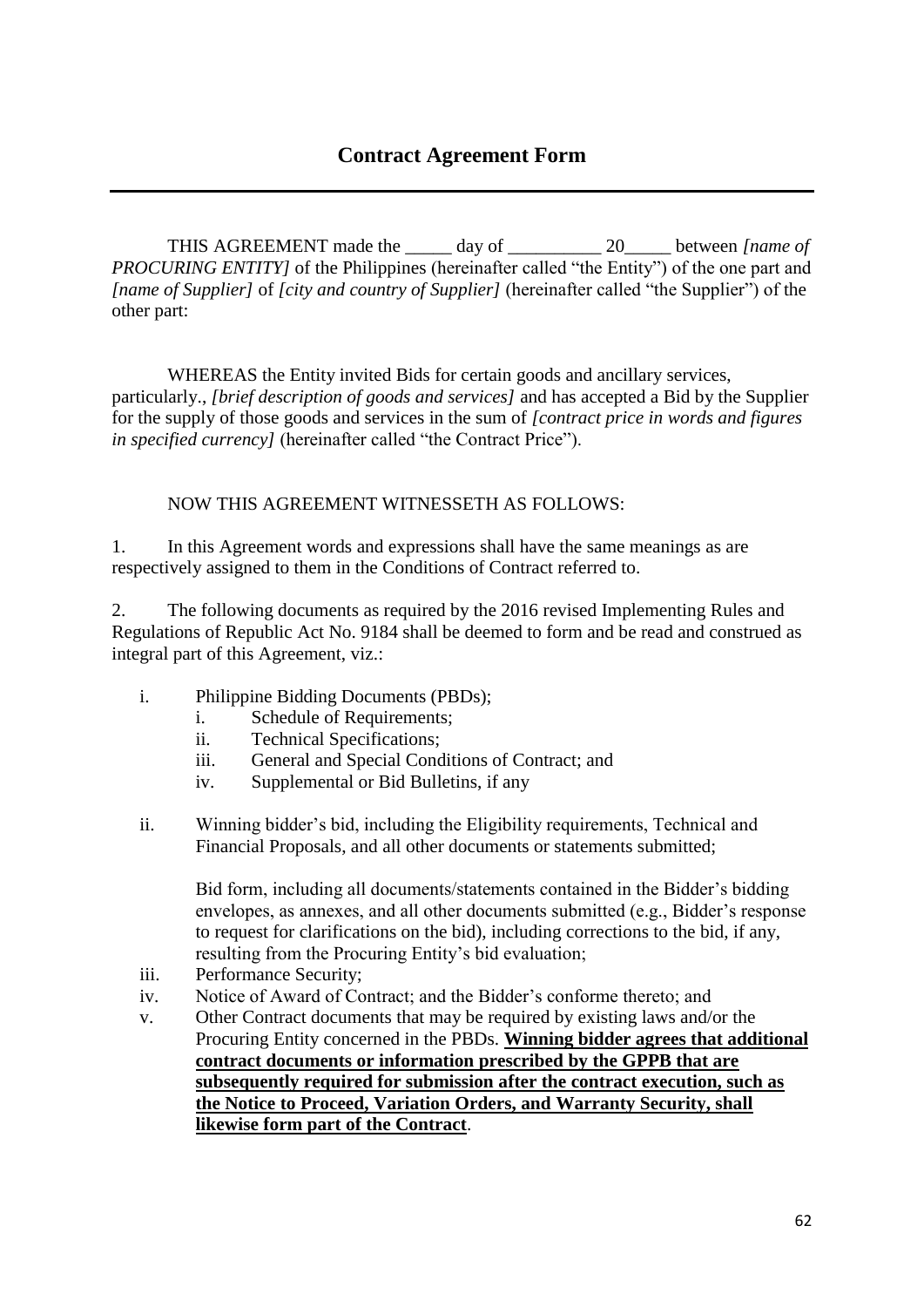3. In consideration of the sum of [total contract price in words and figures] or such other sums as may be ascertained, [Name of the bidder] agrees to [state the object of the contract] in accordance with his/her/its Bid.

4. The [Name of the procuring entity] agrees to pay the above-mentioned sum in accordance with the terms of the Bidding.

IN WITNESS whereof the parties hereto have caused this Agreement to be executed in accordance with the laws of the Republic of the Philippines on the day and year first above written.

|           | [Insert Name and Signature]         | [Insert Name and Signature] |
|-----------|-------------------------------------|-----------------------------|
| Capacity] | [Insert Signatory's Legal Capacity] | [Insert Signatory's Legal]  |
|           | For:                                | for:                        |

[Insert Procuring Entity] [Insert Procuring Entity]

**Acknowledgment**

[Format shall be based on the latest Rules on Notarial Practice]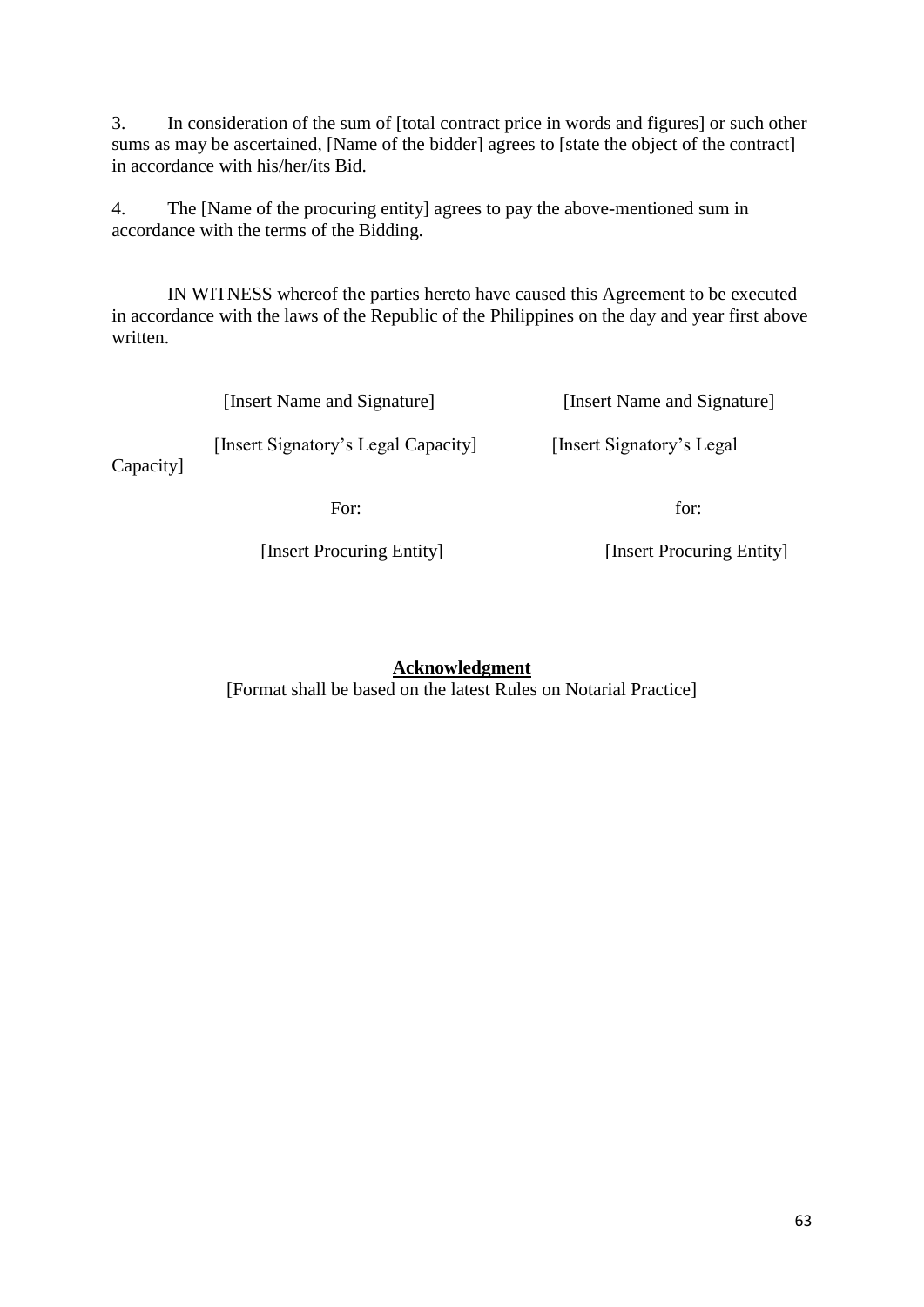#### REPUBLIC OF THE PHILIPPINES ) CITY/MUNICIPALITY OF  $\qquad$  ) S.S.

#### **A F F I D A V I T**

I, *[Name of Affiant]*, of legal age, *[Civil Status]*, *[Nationality]*, and residing at *[Address of Affiant]*, after having been duly sworn in accordance with law, do hereby depose and state that:

#### 1. *[Select one, delete the other:]*

*[If a sole proprietorship]:* I am the sole proprietor or authorized representative of *[Name of Bidder]* with office address at *[address of Bidder]*;

*[If a partnership, corporation, cooperative, or joint venture:]* I am the duly authorized and designated representative of *[Name of Bidder]* with office address at *[address of Bidder]*;

#### 2. *[Select one, delete the other:]*

*[If a sole proprietorship:]* As the owner and sole proprietor, or authorized representative of *[Name of Bidder]*, I have full power and authority to do, execute and perform any and all acts necessary to participate, submit the bid, and to sign and execute the ensuing contract for *[Name of the Project]* of the *[Name of the Procuring Entity]*; as shown in the attached duly notarized Special Power of Attorney;

*[If a partnership, corporation, cooperative, or joint venture:]* I am granted full power and authority to do, execute and perform any and all acts necessary to participate, submit the bid, and to sign and execute the ensuing contract for *[Name of Project]* of the *[Name of the Procuring Entity]* as shown in the attached *[state title of attached document showing proof of authorization (e.g., duly notarized Secretary's Certificate, Board/Partnership Resolution, or Special Power of Attorney, whichever is applicable)]*;

**3.** *[Name of Bidder]* is not "blacklisted" or barred from bidding by the Government of the Philippines or any of its agencies, offices, corporations, or Local Government Units, foreign government/foreign or international financing institution whose blacklisting rules have been recognized by the Government Procurement Policy Board, **by itself or by relation, membership, association, affiliation, or controlling interest with another blacklisted person or entity as defined and provided for in the Uniform Guidelines on Blacklisting;**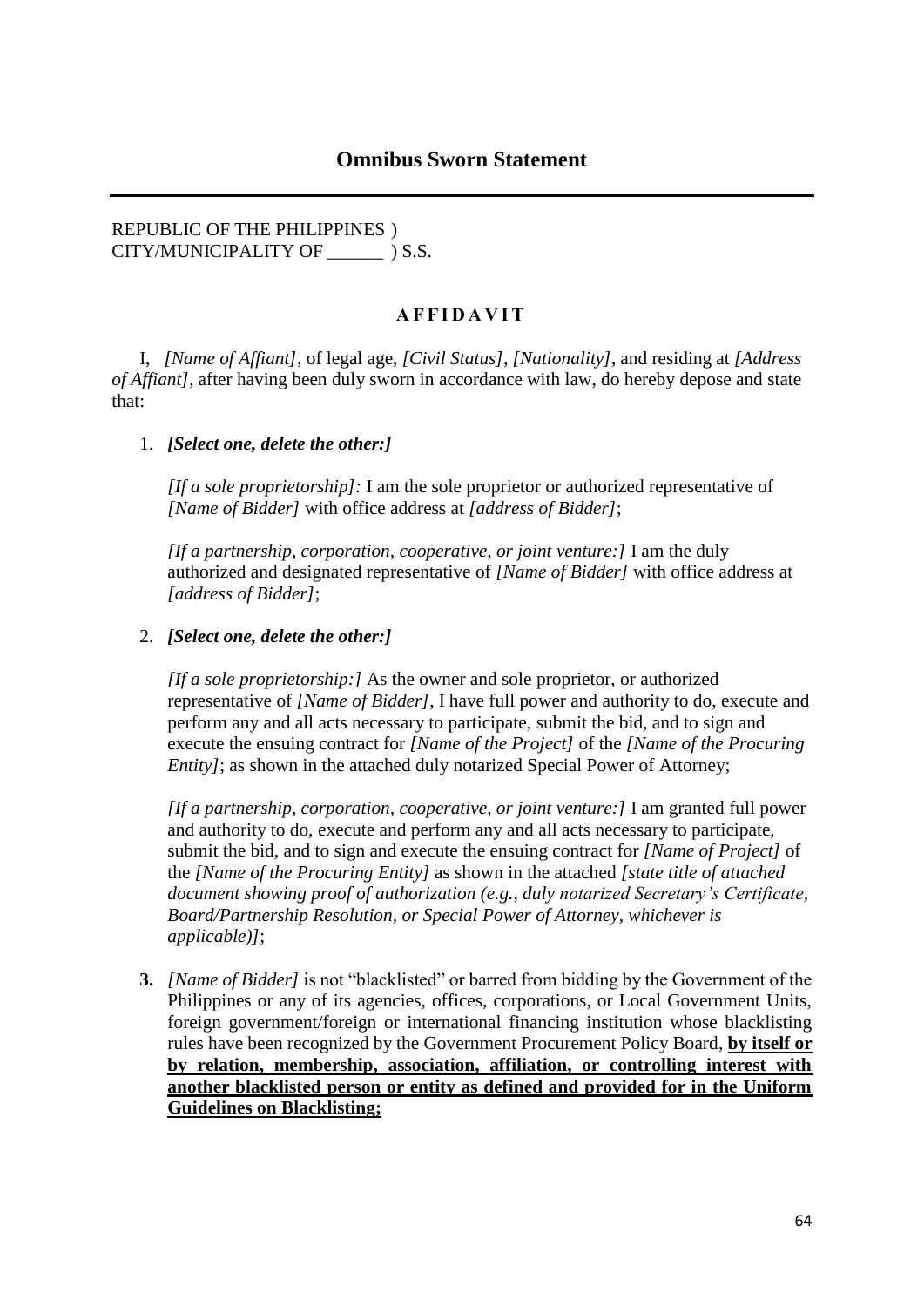- 4. Each of the documents submitted in satisfaction of the bidding requirements is an authentic copy of the original, complete, and all statements and information provided therein are true and correct;
- 5. *[Name of Bidder]* is authorizing the Head of the Procuring Entity or its duly authorized representative(s) to verify all the documents submitted;

## 6. *[Select one, delete the rest:]*

*If a sole proprietorship:* I am not related to the Head of the Procuring Entity, members of the Bids and Awards Committee (BAC), the Technical Working Group, and the BAC Secretariat, the head of the Project Management Office or the end-user unit, and the project consultants by consanguinity or affinity up to the third civil degree;

*[If partnership or cooperative:]* None of the officers and members of [Name of Bidder lis related to the Head of the Procuring Entity, members of the Bids and Awards Committee (BAC), the Technical Working Group, and the BAC Secretariat, the head of the Project Management Office or the end-user unit, and the project consultants by consanguinity or affinity up to the third civil degree;

*[If a corporation or joint venture;]* None of the officers, directors, and controlling stockholders of *[Name of Bidder]* is related to the Head of the Procuring Entity, members of the Bids and Awards Committee (BAC), the Technical Working Group, and the BAC Secretariat, the head of the Project Management Office or the end-user unit, and the project consultants by consanguinity or affinity up to the third civil degree;

7. *[Name of Bidder]* complies with existing labor laws and standards; and

8. *[Name of Bidder]* is aware of and has undertaken the responsibilities as a Bidder in compliance with the Philippine Bidding Documents, which includes:

- a. Carefully examining all of the Bidding Documents;
- b. Acknowledging all conditions, local or otherwise, affecting the implementation of the Contract;
- c. Making an estimate of the facilities available and needed for the contract to be bid, if any; and
- d. Inquiring or securing Supplemental/Bid Bulletin(s) issued for the *[Name of the Project]*

9. *[Name of Bidder]* did not give or pay directly and indirectly, any commission, amount, fee, or any form of consideration, pecuniary or otherwise, to any person or official, personnel or representative of the government in relation to any procurement project or activity

#### **10. In case advance payment was made or given, failure to perform or deliver any of the obligations and undertakings in the contract shall be sufficient grounds to**